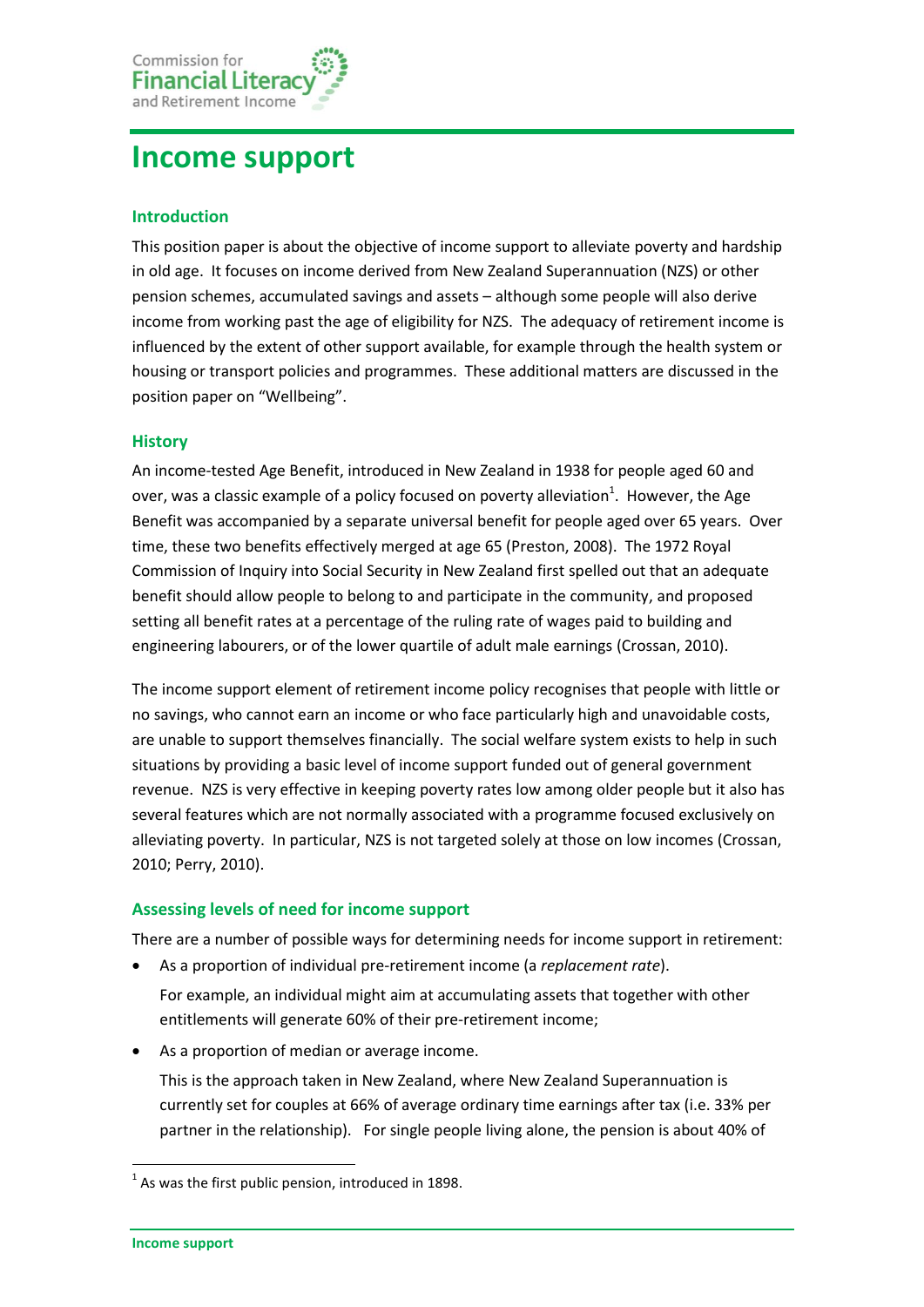that average wage. The level of payment is reviewed each year and adjusted to take account of increases in cost of living [\(inflation\)](http://www.sorted.org.nz/glossary/term/234) and wages (see position papers on "Citizenship dividend" and "Fiscal restraint and investment" for more discussion on this  $indexation)^2$ ;

 As an absolute amount required to maintain a certain standard of living. Although this approach is not generally used in public provision of retirement income, there is a trend towards calculating what people will need to be able to pay for in retirement [\(Davey,](#page-4-1) 2009[; Perry,](#page-5-2) 2009[; Matthews,](#page-5-3) 2012; [O'Sullivan & Ashton,](#page-5-4) 2012)<sup>3</sup> and this may feed into policy development in the future.

## **Provision of income support**

Once needs have been established, different countries use various combinations of "tiers" of income support for people in retirement [\(OECD,](#page-5-5) 2011)<sup>4</sup>:

- 1. A first tier to ensure a minimum standard of living and prevent poverty. This first tier is always publicly funded and often "means tested" so that it is targeted to poorer pensioners and benefits to better-off retirees are reduced. In other words, first tier provision is often used to *redistribute* wealth from those who are richer at the time of retirement to those who are poorer;
- 2. Second tier provision is based on individual savings, often compulsory and related to workplace earnings (as in Australia). Even when compulsory, the second tier may be associated with incentives such as lower taxation rates. Second-tier savings are designed to achieve some target standard of living in retirement compared with that when working (the replacement rate mentioned above);
- 3. Third tier provision comes from an individual's private, voluntary savings in addition to the first two tiers.

Second and third tiers can also be divided into two broad types, depending on the way they are accumulated then paid out in retirement:

- As their name implies, **defined benefit** schemes pay out a pre-determined level of retirement income, usually based on the number of years of contributions to a pool of savings and level of income while in employment;
- In **defined contribution** schemes, contributions flow into an individual account. The accumulation of contributions and investment returns is then paid out as a lump sum or more often, converted into a pension-income stream at retirement.

**<sup>.</sup>**  $2^{2}$  As of 1 April 2012, the weekly rates of NZS were \$348.92 for a single person living alone (\$18,143.84 per annum) and \$536.80 for a couple (\$27,913.60 per annum). Se[e https://www.sorted.org.nz/a-z](https://www.sorted.org.nz/a-z-guides/nz-super-rates)[guides/nz-super-rates](https://www.sorted.org.nz/a-z-guides/nz-super-rates)

<sup>&</sup>lt;sup>3</sup> See also<http://www.superannuation.asn.au/resources/retirement-standard/> and

[http://www.msd.govt.nz/about-msd-and-our-work/publications-resources/monitoring/living](http://www.msd.govt.nz/about-msd-and-our-work/publications-resources/monitoring/living-standards/index.html)[standards/index.html](http://www.msd.govt.nz/about-msd-and-our-work/publications-resources/monitoring/living-standards/index.html)

<sup>&</sup>lt;sup>4</sup> OECD: The Organisation for Economic Cooperation and Development, consisting of 34 of the world's wealthiest or most "developed" countries.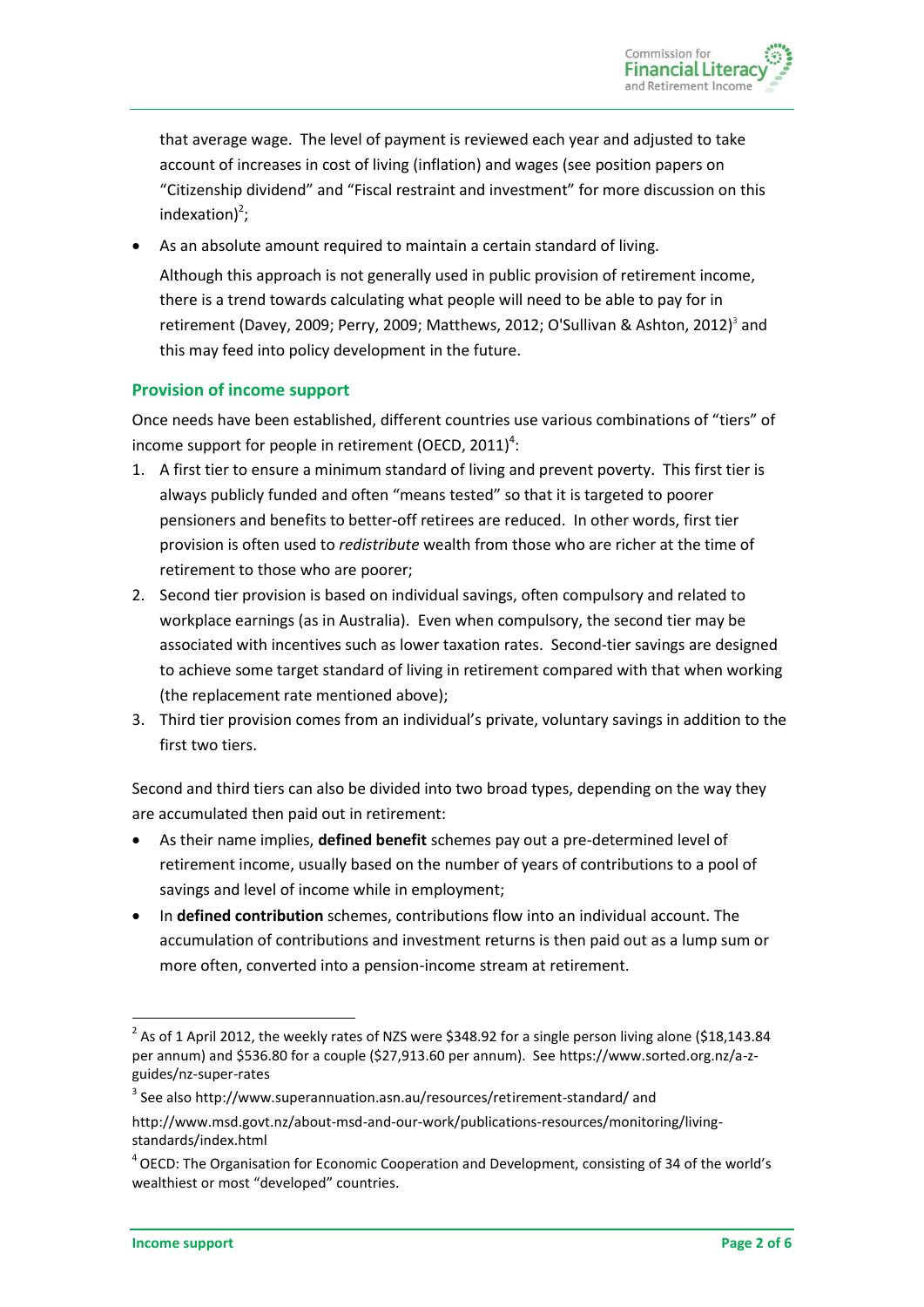In New Zealand and across the world, the number of defined benefit schemes is declining [\(John and Levine,](#page-4-2) 2009; [Kahn & Rafaloff,](#page-4-3) 2009; [Dwyer,](#page-4-4) 2011). This is largely because such schemes created sizeable liabilities for their owners – usually employers – and attendant financial risks that the liabilities would not be able to be met when they fell due. However, it could be argued that NZS is a form of defined benefit scheme as today's taxpayers contribute throughout their working lives (to the previous generation of workers' retirement income) in the expectation that they will also receive the same amount of gross retirement income when their turn comes. This approach to funding NZS is described as *PAYGO* (Pay as you go).

Defined contribution schemes have become more the norm as financial risk has been shifted to individual members, i.e. the actual amount available to fund their retirement income is affected by investment outcomes. The "pre-funding" of retirement income represented by defined contribution schemes is an example of *SAYGO* (Save as you go). KiwiSaver is such a scheme.

The tendency towards direct contribution schemes increases the degree to which each cohort of retirees funds their own retirement income (see position paper on "Intergenerational equity (cohort self-funding)"). This can be a good thing, but there is also a temptation for governments facing budget pressures to increasingly shift the responsibility for funding retirement income from:

- Public to private provision (tier one to tiers two and three)
- PAYGO to SAYGO

While superficially attractive, such shifts can create distortions in savings behaviour and compromise objectives relating to wellbeing, risk pooling and citizenship dividend (see relevant position papers). The impact on the "transition generation" can be unfair – if they end up paying for two retirements – and threatens the political sustainability of retirement income policy. Policy based on a workplace-based tier two also disadvantages workers in lower paid or "marginal" jobs and women, who are more likely to take breaks in employment and earn less while they are employed.

# **New Zealand's system performance**

New Zealand's retirement income framework is very unusual. Along with Ireland, it is one of only two OECD countries not to have a mandatory, tier-two provision. The universal, non means-tested nature of NZS is also unusual, as is the lack of any special tax treatment for superannuation payments.

Nevertheless, New Zealand has the lowest old-age income poverty rate (1.5%) in the OECD (because NZS is paid above the OECD poverty benchmark)<sup>5</sup> compared with an OECD average of 13.5% and Australia at 26.9% (because the Australian Age Pension comes in below the OECD benchmark). By comparison, poverty rates among the whole population are 10.8% in New

**.** 

 $<sup>5</sup>$  The way that levels of NZS are set virtually guarantees this result.</sup>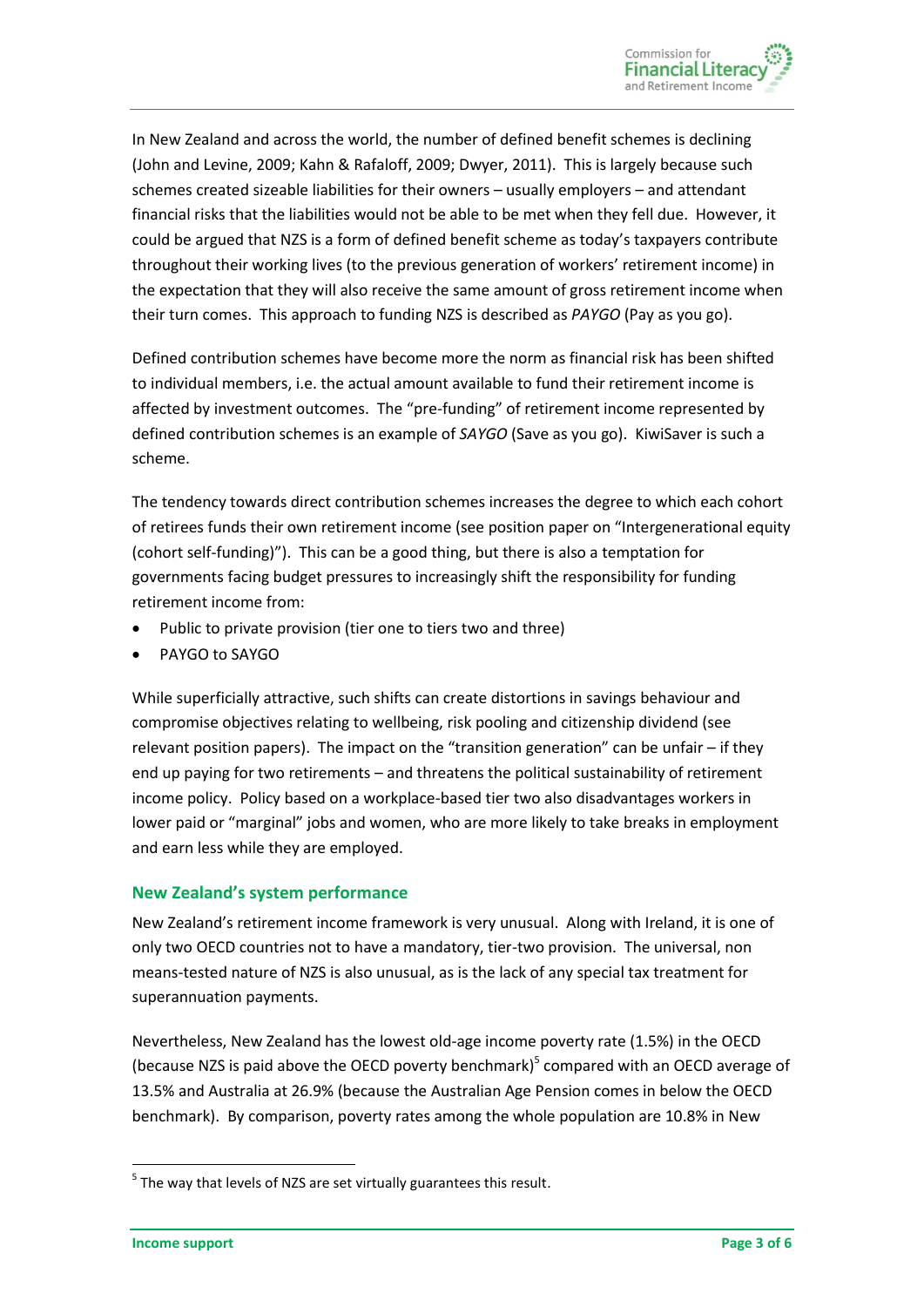Zealand, 10.6% in the OECD and 12.4% in Australia [\(OECD,](#page-5-5) 2011; Perry, 2011)<sup>6</sup>. According to Perry (2011) "the lower hardship rate for older New Zealanders reflects the mix of universal public provision (mainly NZS) and the private provision built up by most of the current cohort over their lifetime. A key component of this private provision is mortgage-free home ownership which is relatively high among the current cohort". Housing is a key non-monetary component of retirement income and there is a much lower poverty rate among older New Zealanders who own their own home [\(Crossan,](#page-4-0) 2010). However rates of home ownership in New Zealand are declining [\(New Zealand Productivity Commission,](#page-5-6) 2012) and this trend may have an impact on retirement incomes in the future.

A majority of older New Zealanders remain heavily dependent on NZS for their income: 40% have next to no other income, and the next 20% receive 85% of their income from NZS. Around half of older New Zealanders receive less than \$100 per week from non-government sources such as employment, private super and other investment returns [\(Perry,](#page-5-7) 2012). Because it is paid at a flat rate, NZS replaces a higher proportion of lower incomes and in that sense is redistributive<sup>7</sup>.

The average total value of NZS payments received by New Zealanders throughout retirement also compares favourably with OECD averages [\(OECD 2011\)](#page-5-5) and because NZS is universal and paid out for the whole of retirement, it provides a degree of protection from the market risks associated with savings and investments, and from the risk of outliving income (see position paper on longevity risk pooling).

So NZS has a number of positive features, but the level of income it provides is very close to the OECD poverty benchmark. Small changes in income can show up as large apparent shifts in poverty levels, but these shifts simply reflect the existence of the strong clustering of household incomes for older New Zealanders at and just above the level of NZS (the "pensioner spike") in the New Zealand income distribution [\(Perry,](#page-5-7) 2012). New Zealand's system of income support for retirees is therefore finely balanced and very sensitive to changes in policy. It has for example been mooted that there be an option to take up NZS entitlements at an earlier age but at a lower rate (or defer payments to a later age at a higher rate). While the motivation for this proposal is laudable – to address the shorter average life spans of some groups – it is highly likely that if it were adopted, rates of poverty among younger superannuitants would increase.

Over time, income from KiwiSaver will augment NZS but at current enrolment and contribution rates, is not likely to match NZS. Approximately half of eligible New Zealanders are members of KiwiSaver [\(Matthews,](#page-5-8) 2011). The OECD estimates that a total contribution rate of 4% over a working life would eventually replace 14.6% of individual annual earnings [\(OECD,](#page-5-5) 2011). At present, 59% of KiwiSaver members are contributing at the rate of 2% of salary or wages and

**.** 

 $<sup>6</sup>$  Note: income poverty measures ignore wealth, home ownership and provision of public services.</sup>

 $^7$  Although one peer reviewer pointed out that NZS' redistributive features may be deceptive; it may be that on average richer old people get more because of their longer lifespans.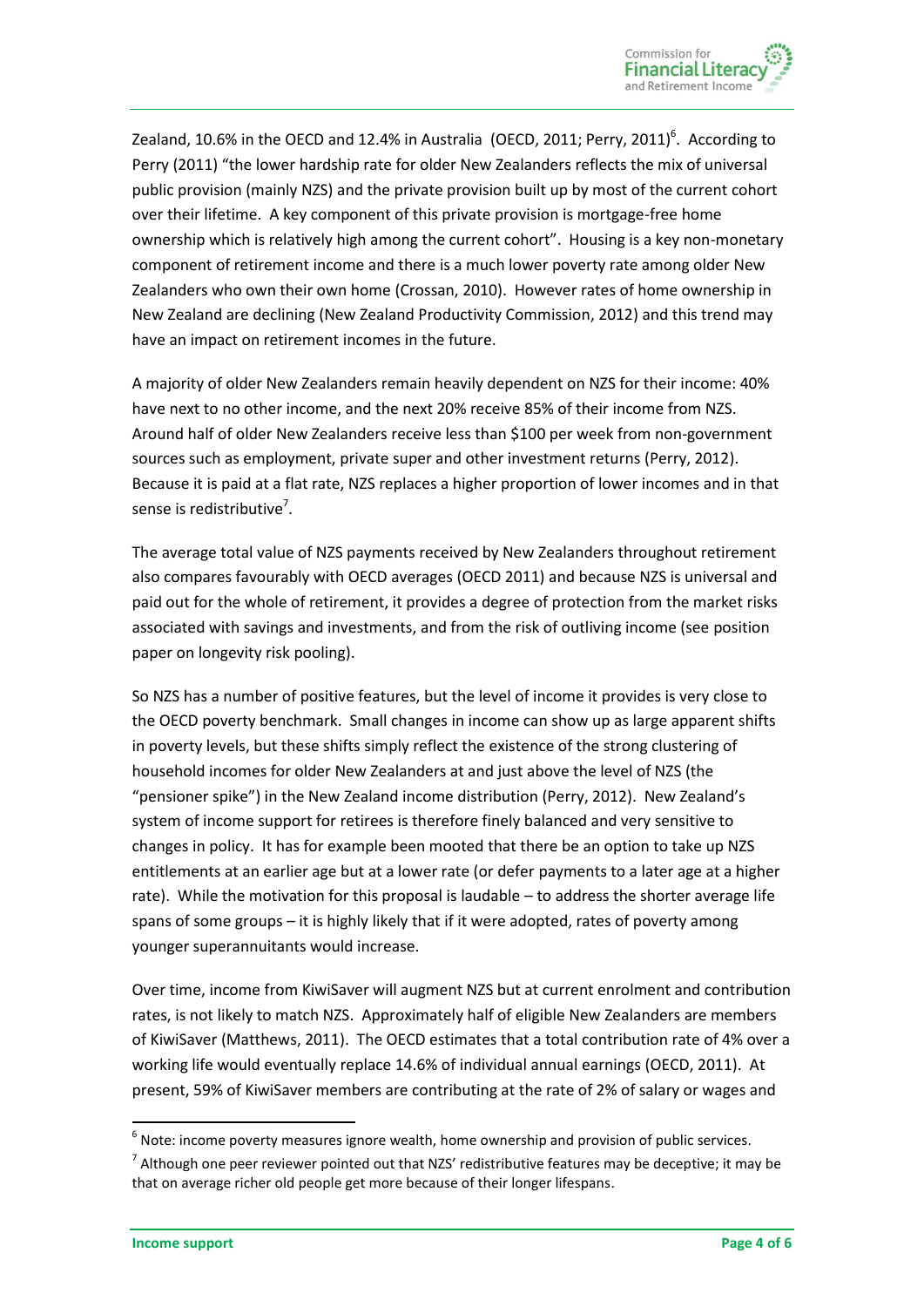36% at the rate of 4%. 89% of employer contributions are at the rate of 2% [\(Inland Revenue,](#page-4-5) [2012\)](#page-4-5). KiwiSaver will be an increasingly important component of retirement income policy but NZS is likely to continue to be the mainstay.

#### **Summary and conclusions**

While New Zealand's retirement income policy is centred on New Zealand Superannuation, well being in retirement is also affected by other aspects of public policy and expenditure – especially in health but also in areas such as housing and transport. NZS stacks up well against other countries' approaches to income support and is very effective in keeping poverty rates low among older people, although it has several features that are not normally associated with a programme focused exclusively on alleviating poverty. In particular, NZS is a universal entitlement rather than being targeted solely at those on low incomes.

A large proportion of retirees depend on NZS and the overall system is finely balanced, highly interconnected and very sensitive to changes in policy.

KiwiSaver will in time make an important contribution to retirement income but any temptation to make this a substitute for the support provided through NZS should be resisted. New Zealand Superannuation is a national treasure. It has served older New Zealanders very well for several decades, and must be retained – although some changes will be required if it is to remain sustainable. If these changes to NZS are to be made in the future, they must be derived from thorough analysis and debate, and introduced incrementally with long lead times.

# **References**

<span id="page-4-0"></span>Crossan, D. (2010). *Review of Retirement Income Policy.* Wellington, Retirement Commission: 144.

<span id="page-4-1"></span>Davey, J. (2009). *Expenditure in Retirement.* Wellington, Retirement Commission: 28.

- <span id="page-4-4"></span>Dwyer, M. (2011). *Raising women's future retirement prospects: To what extent do individual superannuation schemes in New Zealand address needs for retirement income in a gender-neutral manner?* Wellington, Commission for Financial Literacy and Retirement Income: 16.
- <span id="page-4-5"></span>Inland Revenue (2012). *KiwiSaver Evaluation: Annual Report July 2011 to June 2012.* Inland Revenue, Evaluation Services: 32.
- <span id="page-4-2"></span>John, D. C. & Levine, R. (2009). National Retirement Savings Systems in Australia, Chile, New Zealand and the United Kingdom: Lessons for the United States. Washington, The Retirement Security Project: 35.
- <span id="page-4-3"></span>Kahn, M. & Rafaloff, R. (2009). "Replicating the Guaranteed Income of DB Plans in a DC World." *Benefits Quarterly 25*(2): 23.